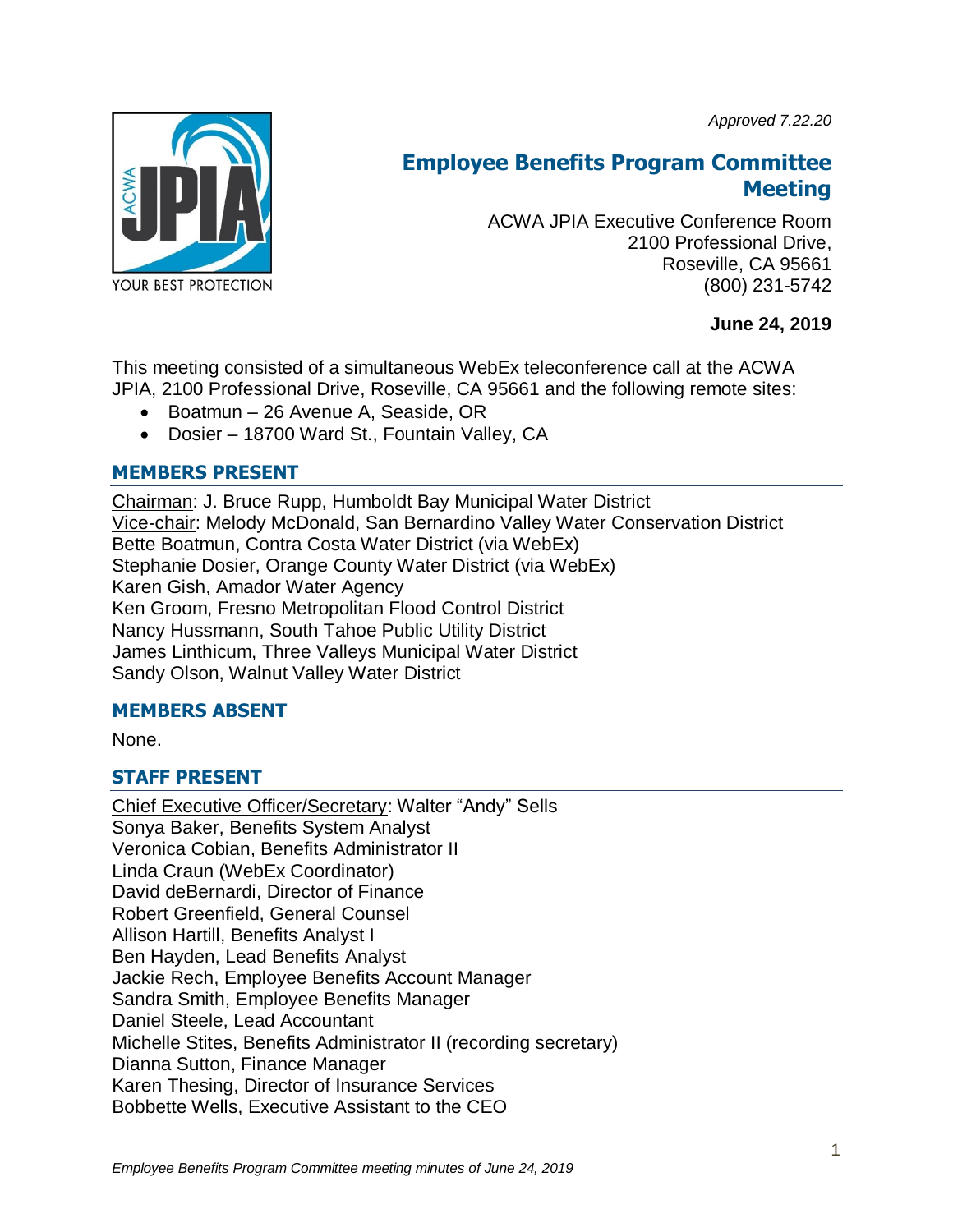# **OTHERS IN ATTENDANCE**

Fred Bockmiller, Mesa Water District Thomas A. Cuquet, South Sutter Water District David A. Drake, Rincon Del Diablo Municipal Water District EG "Jerry" Gladbach, Santa Clarita Valley Water District Brent Hastey, Yuba Water Agency Kim Miller, Alliant (via WebEx) Thomas Sher, Alliant Kathy Tiegs, Cucamonga Valley Water District

### **WELCOME**

Chairman Rupp welcomed everyone in attendance.

#### **CALL TO ORDER AND ANNOUNCEMENT OF QUORUM**

Chairman Rupp called the meeting to order at 9:01 a.m. He announced there was a quorum.

### **ANNOUNCEMENT RECORDING OF MINUTES**

Chairman Rupp announced that the meeting would be recorded to assist in preparation of minutes. Recordings are only kept 30 days following the meeting, as mandated by the California Brown Act.

#### **EVACUATION PROCEDURES**

Mr. Sells reminded attendees of the evacuation procedures for exiting the building in case of an emergency.

#### **PUBLIC COMMENT**

Chairman Rupp noted that, as the agenda stated, members of the public would be allowed to address the Employee Benefits Program Committee on any agenda item prior to the Committee's decision on that item. Comments on any issues on the agenda, or not on the agenda, were also welcomed. No comments were brought forward.

#### **INTRODUCTIONS**

Chairman Rupp welcomed all in attendance and everyone introduced themselves. Chairman Rupp thanked the newest members of the Employee Benefits Program Committee, Ken Groom, Fresno Metropolitan Water District, and Nancy Hussmann, South Tahoe Public Utility District.

### **ADDITIONS TO OR DELETIONS FROM THE AGENDA**

Chairman Rupp asked for any additions to, or deletions from, the agenda; none requested.

#### **CONSENT AGENDA**

Chairman Rupp called for approval of the minutes of the July 9, 2018 meeting.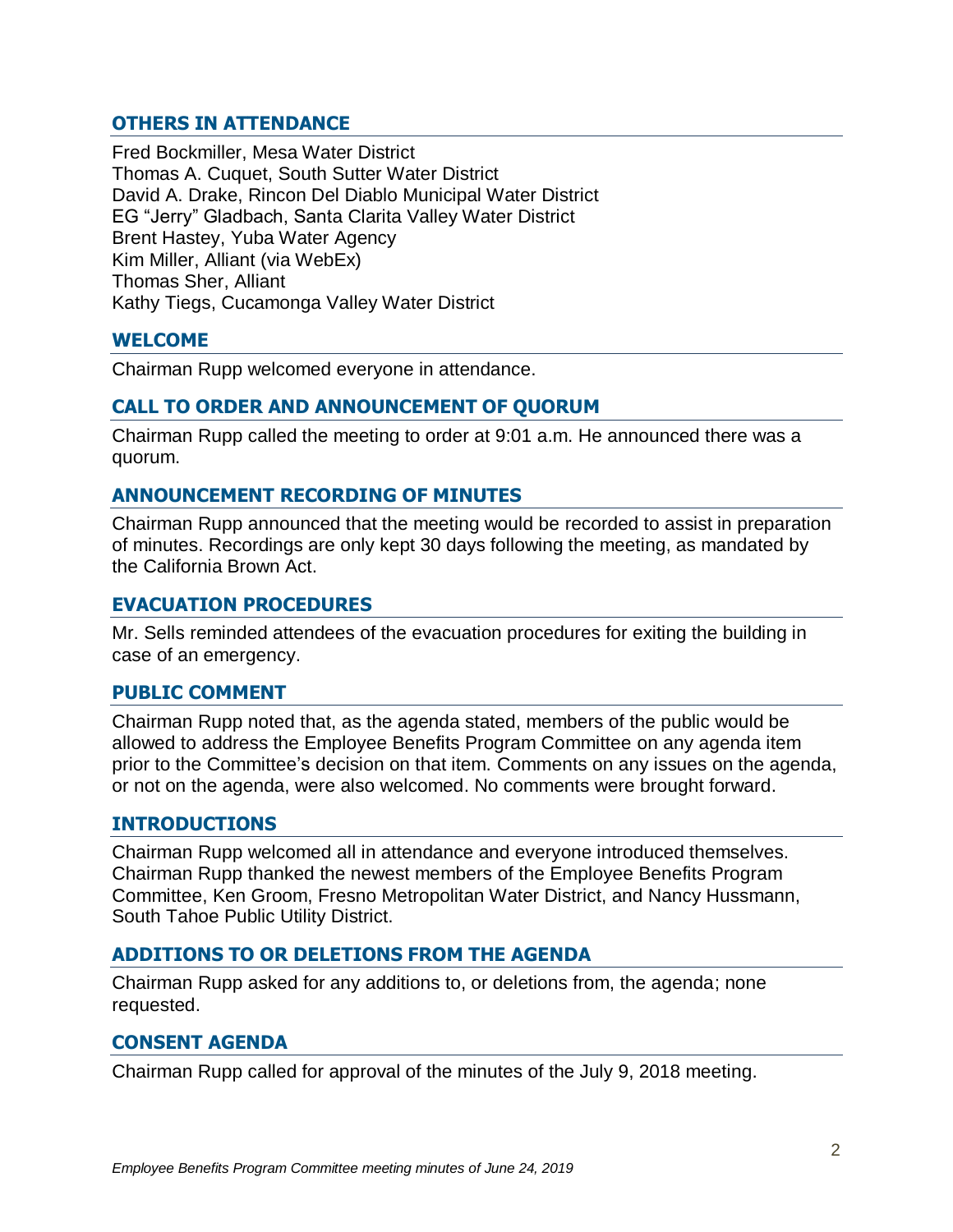M/S/C (McDonald/Olson) (Boatmun-Yes; Dosier-Yes; Gish-Yes; Groom-Yes; Hussmann-Yes; Linthicum-Yes; McDonald-Yes; Olson-Yes; Rupp,-Yes): That the Employee Benefits Program Committee approve the minutes of the July 9, 2018 meeting as presented.

## **MEETINGS ATTENDED ON BEHALF OF JPIA**

None reported.

# **PROGRAM HISTORY AND CURRENT STATUS**

Ms. Smith summarized previous changes to Employee Benefits plans over the last several years. Most notably, the change of Pharmacy Benefit Manager (PBM) for Anthem PPO and Anthem Medicare plans, from Express Scripts to MedImpact. This change is projected to provide savings of \$3.2 million per year. The committee thanked staff for handling all of the extra work caused by the switch to the new PBM.

Ms. Smith reviewed medical plan enrollment from 2013 to present. She stated enrollment has been very stable. Medical enrollment growth has been slow but consistent, with the Kaiser population growing at a faster pace than the Anthem PPO and HMO plans.

# **JPIA ADMINISTRATIVE FEES**

Mr. Sells told the committee that since the JPIA began administering Employee Benefits plans in July 1, 2012, the Administrative Fees have not changed. Current Administrative Fees per employee per month per plan were set by ACWA HBA in 2011.

Administrative Fees are used to fund operating expenses of the JPIA Employee Benefits Department and related staff, with any differences being made up through the Reserve Fund.

In an effort to account for operating expenses accurately across all Employee Benefits Plans, and to increase accuracy and transparency in pricing, staff recommended adoption of the following Administrative Fees, per employee per month: Medical \$17.00, Dental \$4.50, Vision \$2.00, Life \$2.00, and EAP \$0.60.

M/S/C (Linthicum/Gish) (Boatmun-Yes; Dosier-Yes; Gish-Yes; Groom-Yes; Hussmann-Yes; Linthicum-Yes; McDonald-Yes; Olson-Yes; Rupp,-Yes): That the Employee Benefits Program Committee recommends that the Executive Committee approve an increase in JPIA Administrative Fees per plan, as presented in the packet, effective January 1, 2020.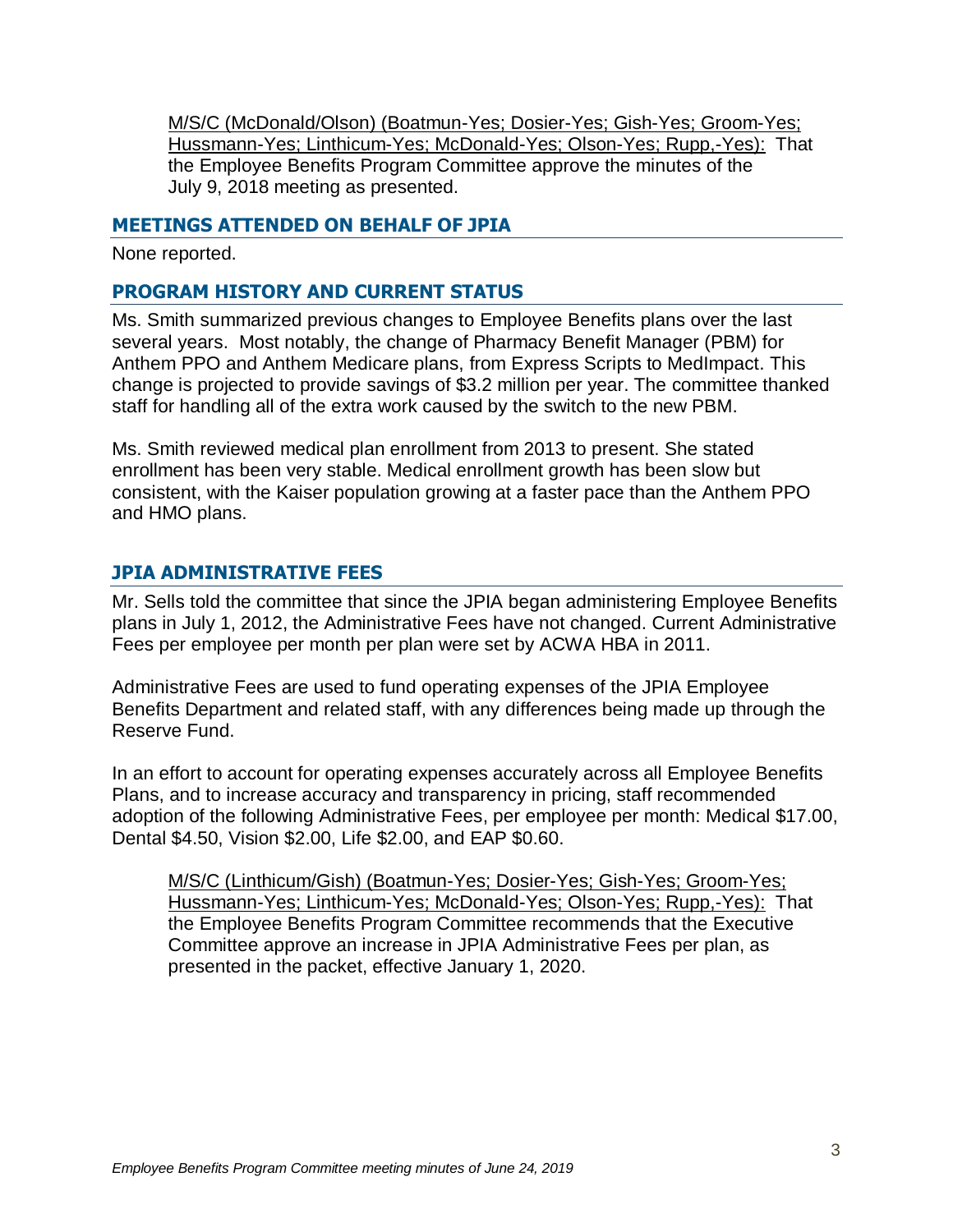## **2020 PRICING AND PLAN OPTIONS FOR SELF-FUNDED ANTHEM PPO MEDICAL PLANS**

Ms. Smith told the Committee that the JPIA PPO plans' medical and pharmacy trends for the last several years have been lower than market benchmarks, due in part to plan design changes that have been made. When looking at the last 12, 24, 36, 48 months, medical trend figures are lower than Alliant's book of businesses.

Ms. Smith reviewed MedImpact Clinical Programs currently in place, and reviewed the proposed RxGuide clinical program. RxGuide supports members taking multiple medications for multiple chronic illnesses. The program is projected to cost \$10,620 per year.

Ms. Smith presented information about Anthem's Site of Care Specialty Program. This program focuses on steering patients receiving medication toward a more cost effective setting, when medically appropriate. Projected costs are \$31,079 per year.

Ms. Smith reviewed the Carrum Health optional surgery benefit program for PPO participants. Carrum negotiates bundled pricing with thoroughly vetted high-quality surgeons. JPIA passes on the savings by offering the surgeries at no cost to PPO participants. Significant outreach has been made by staff to promote the program to participants. In 2018, 12% of participants eligible for a surgery through Carrum utilized the program, compared to 5% in 2017. Feedback from participants who have used Carrum for a surgery has been overwhelmingly positive. Return on investment has been \$1.70:\$1.00.

Mr. Sells then reviewed the pricing of the PPO plan. In the pricing recommendation, the Advantage PPO plan reflected a 2% increase, resulting in a 14% decrease below Classic PPO pricing rather than 16%. Additionally, rates for Employee plus one dependent enrollment tier were adjusted to be 2.00 times the rate for the Employee only enrollment tier. The aggregate premiums for the PPO plans were recommended to renew with no change for January 1, 2020, with some variation between plans and tiers.

M/S/C (Groom/Boatmun) (Boatmun-Yes; Dosier-Yes; Gish-Yes; Groom-Yes; Hussmann-Yes; Linthicum-Yes; McDonald-Yes; Olson-Yes; Rupp,-Yes): That the Employee Benefits Program Committee recommends that the Executive Committee approve **no increase** to aggregate premiums for the Anthem Blue Cross self-funded PPO plans, which shall include RxGuide, Site of Care, Carrum Health, effective January 1, 2020.

# **2020 PRICING FOR THE INSURED ANTHEM HMO MEDICAL PLANS**

Ms. Smith moved to the HMO renewal plans. The HMO plans are fully insured, with rates set by Anthem. However, pharmacy claims for retirees with Medicare are carved out and self-funded using an Employer Group Waiver Plan (EGWP). EGWPs receive reimbursement for a portion of prescription costs from Medicare Part D.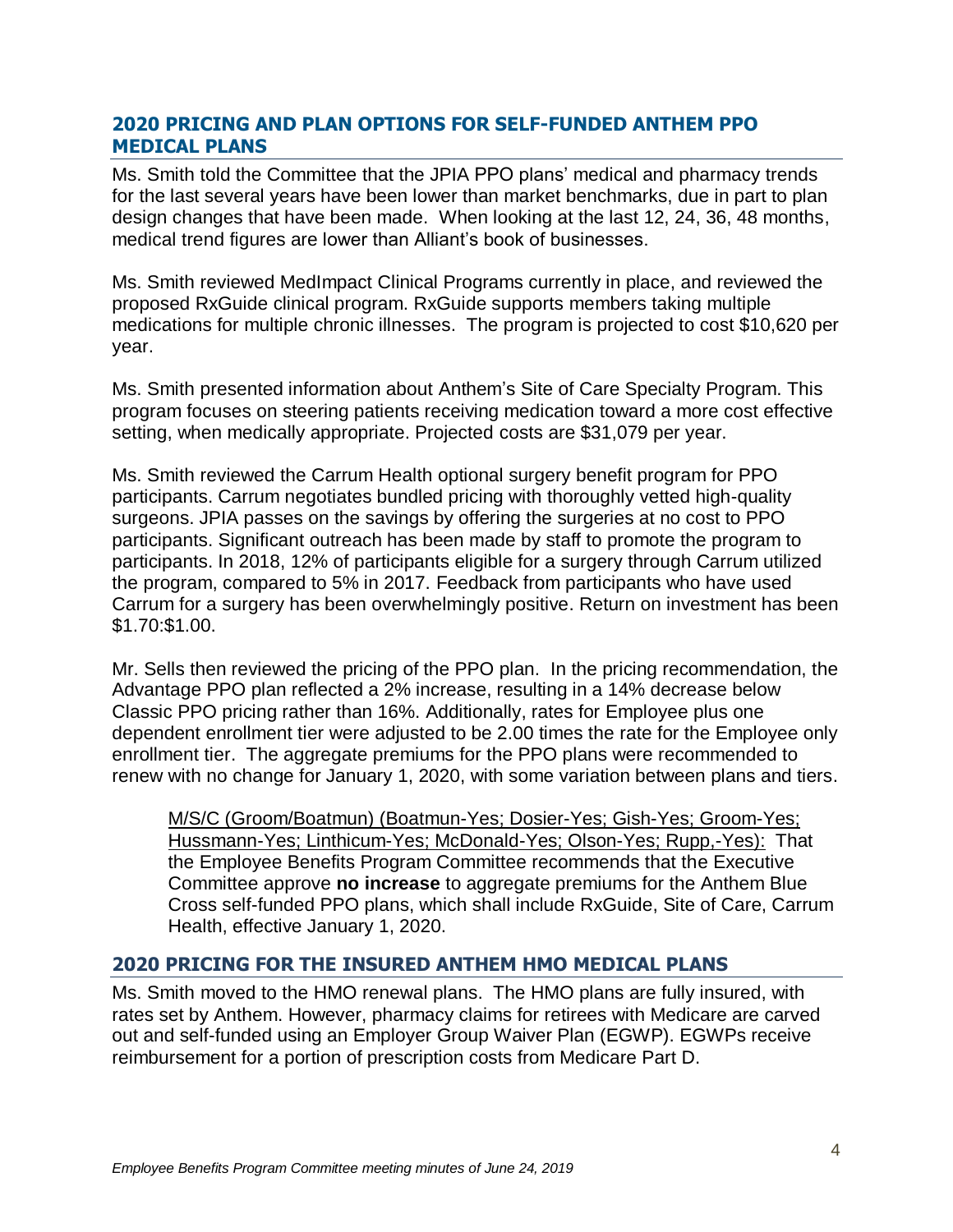Anthem provided a rate increase of 5.64% for the insured portion of the plan. Final pricing developed and recommended by staff yields an 8.21% aggregate increase. This is due to higher than expected EGWP costs in 2019, along with the recommended increase in JPIA Administrative Fees.

Mr. Sells noted adjustments to the family tier were made to provide consistency between regions. The recommended HMO pricing reflected a 2.00 rate multiplier for employee plus one dependent and a 2.65 rate multiplier for family rates in all regions, which is the same as recommended in the PPO pricing.

M/S/C (Gish/Linthicum) (Boatmun-Yes; Dosier-Yes; Gish-Yes; Groom-Yes; Hussmann-Yes; Linthicum-Yes; McDonald-Yes; Olson-Yes; Rupp,-Yes): That the Employee Benefits Program Committee recommends that the Executive Committee approve an aggregate increase of **8.21%** for the Anthem Blue Cross HMO plans, effective January 1, 2020.

# **PRICING FOR THE INSURED KAISER MEDICAL PLANS**

Ms. Smith presented to the Committee that the Kaiser plans are fully insured, with Northern and Southern California rates set by Kaiser. In 2019, the Executive Committee approved blending the rate of change for Kaiser North and Kaiser South to provide stability, while maintaining the regional pricing differences between Northern and Southern California.

Ms. Smith noted that blending the rate of change was more favorable to the North in 2019 and will be more favorable to the South in 2020. Rating all regions together is resulting in stability for the pool.

The insured Kaiser 2020 renewal for both regions reflects a 1.69% increase. With the increase to Administrative Fees, this results in a 2.24% rate increase in the proposed pricing.

M/S/C (McDonald/Hussmann) (Boatmun-Yes; Dosier-Yes; Gish-Yes; Groom-Yes; Hussmann-Yes; Linthicum-Yes; McDonald-Yes; Olson-Yes; Rupp,-Yes): That the Employee Benefits Program Committee recommends that the Executive Committee approve a rate increase of **2.24%** for the Kaiser plans, effective January 1, 2020.

# **2020 PRICING FOR THE ANCILLARY PLANS**

Ms. Smith presented information on pricing for Ancillary plans. Delta Dental PPO and VSP plans are self-funded. These plans continue to perform well, with a small but consistent surplus. There are no changes to the carriers' administrative fees for claims processing and network access for 2020.

Staff recommended absorbing the increase in recommended JPIA Administrative Fees for the self-funded plans, providing **no change** in rates for the Dental PPOs and VSP plans.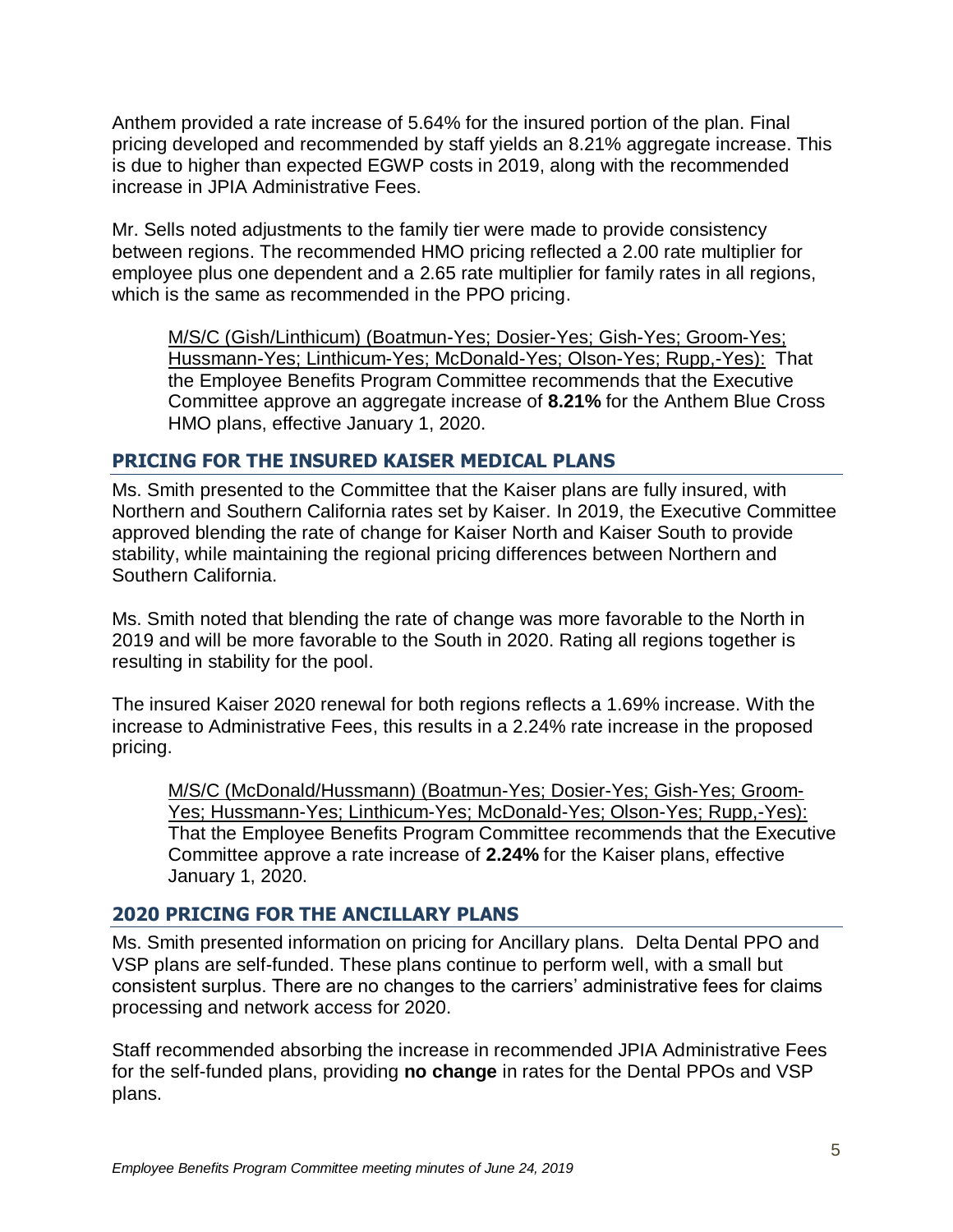Delta Care HMO, Standard Life, Standard Disability, and MHN Employee Assistance Program (EAP) are fully insured plans, which will renew with no change in rates charged by the carriers in 2020.

Staff recommended increasing rates for these fully insured programs to cover the cost of premiums paid to the carriers plus the Administrative Fees proposed.

The increase for DeltaCare HMO would become \$2.26 Per Employee Per Month (PEPM), or **5.24%** from \$43.10 to \$45.36 PEPM. Standard Life increase of \$1.00 PEPM for, or **9.41%** from \$10.63 to \$11.63 PEPM. And MHN EAP increase of \$0.22 PEPM, or **9.44%** from \$2.33 to \$2.55 PEPM.

Ms. Smith noted that Standard Disability premiums are billed monthly to each district directly from the Standard, without an Administrative Fee from JPIA.

M/S/C (Hussmann/Gish) (Boatmun-Yes; Dosier-Yes; Gish-Yes; Groom-Yes; Hussmann-Yes; Linthicum-Yes; McDonald-Yes; Olson-Yes; Rupp,-Yes): That the Employee Benefits Program Committee recommends that the Executive Committee approve renewal of the self-funded Delta Dental PPO and VSP plans with **no change** in rates, and also approve increases in DeltaCare **5.24%,** Standard Life **9.41%,** and MHN EAP **9.44%**, effective January 1, 2020.

## **PARTICIPATION REQUIREMENTS**

Mr. Sells briefly reviewed the JPIA's Participation Requirements for members participating in the medical plans. Standard Participation Requirements apply to all members. Members meeting the additional Incentive Participation Requirements, which provide a more favorable risk profile to the pool, receive a 4% discount on Anthem medical premiums.

Mr. Sells explained that, at the request of member agencies, staff would like to provide more flexibility regarding Director enrollment. The proposed change would allow member agencies receiving discounted Incentive rates to allow Directors to waive enrollment in JPIA medical coverage, subject to the rules for employees at Standard member agencies, and allow Directors to waive enrollment in any of the ancillary plans for the duration of their term, independent of whether medical coverage was waived.

M/S/C (Linthicum/Olson) (Boatmun-Yes; Dosier-Yes; Gish-Yes; Groom-Yes; Hussmann-Yes; Linthicum-Yes; McDonald-Yes; Olson-Yes; Rupp,-Yes): That the Employee Benefits Program Committee recommends that the Executive Committee approve amending the Participation Requirements to allow Directors at Incentive member agencies to waive enrollment in JPIA medical coverage, subject to the rules for employees at Standard member agencies, and to allow Directors to waive enrollment in any of the ancillary plans for the duration of their term, independent of whether medical coverage was waived.